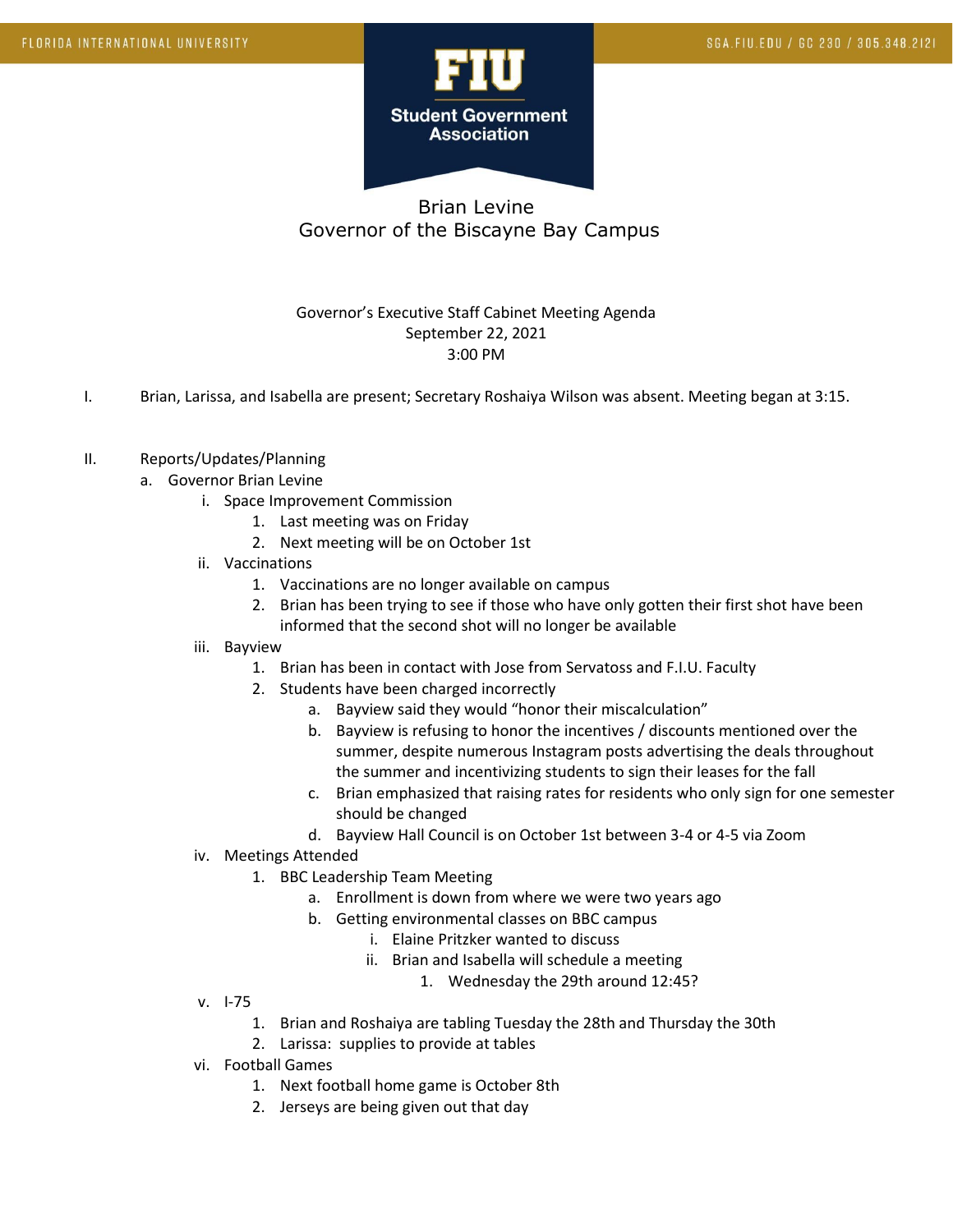

# Brian Levine Governor of the Biscayne Bay Campus

- vii. Event Planning
	- 1. Nadia: Environmental Lecture on November 3rd
		- a. Zoom meeting / rehearsal on November 2nd
	- 2. Coffee and Donuts
		- a. Tuesday the 5th ? or Wednesday the 6th ?
		- b. Survey
	- 3. SGA Dinner at 5:00p.m.
		- a. seats for 24 people
		- b. 6 tables
		- c. confirm SGA member attendance
		- d. Larissa has conversation starters for encouraging students to join SGA
- viii. Lieutenant Governor: Brian will be interviewing a potential candidate sometime soon
- b. Staff Secretary Isabella Herrera
	- i. Events
		- 1. Yoga and Art
			- a. Claudia (instructor) has been contacted, awaiting response and quote
			- b. Recreation center: renting the yoga mats?
			- c. art supplies: purchase request
		- 2. Beach clean up
			- a. Potentially Haulover beach?
				- i. getting a bus / shuttle for students?
			- b. Contact Nick Ogle about off site clean ups that might already be happening
		- 3. Day on the Bay
			- a. figure out food (Little Havana or Chartwells?)
			- b. Sustainable cutlery
			- c. Tumblers from MMC and coolers; no bottled water
			- d. Stickers? publication request
			- e. Kayaking
				- i. Barry Tucker contact
		- 4. Community Garden project
			- a. Phone tag with David Riviera to discuss logistics
		- 5. Sunscreen from bookstore; getting reef safe sunscreen?
			- a. business services; Brian will reach out to potentially scheduling meetings
		- 6. Potentially getting single-use plastics off of campus
- c. Staff Secretary Roshaiya Wilson was absent; no report.
- d. Advisor Larissa James
	- i. contact Larissa with any assistance needed / guidance / questions
	- ii. Furniture is coming next week; the office will be hectic, trying to find somewhere else to host office hours for that Wednesday / Thursday / maybe Friday
	- iii. Baylife
		- 1. Tuesday October 5th: info session at 2:00p.m. via Zoom